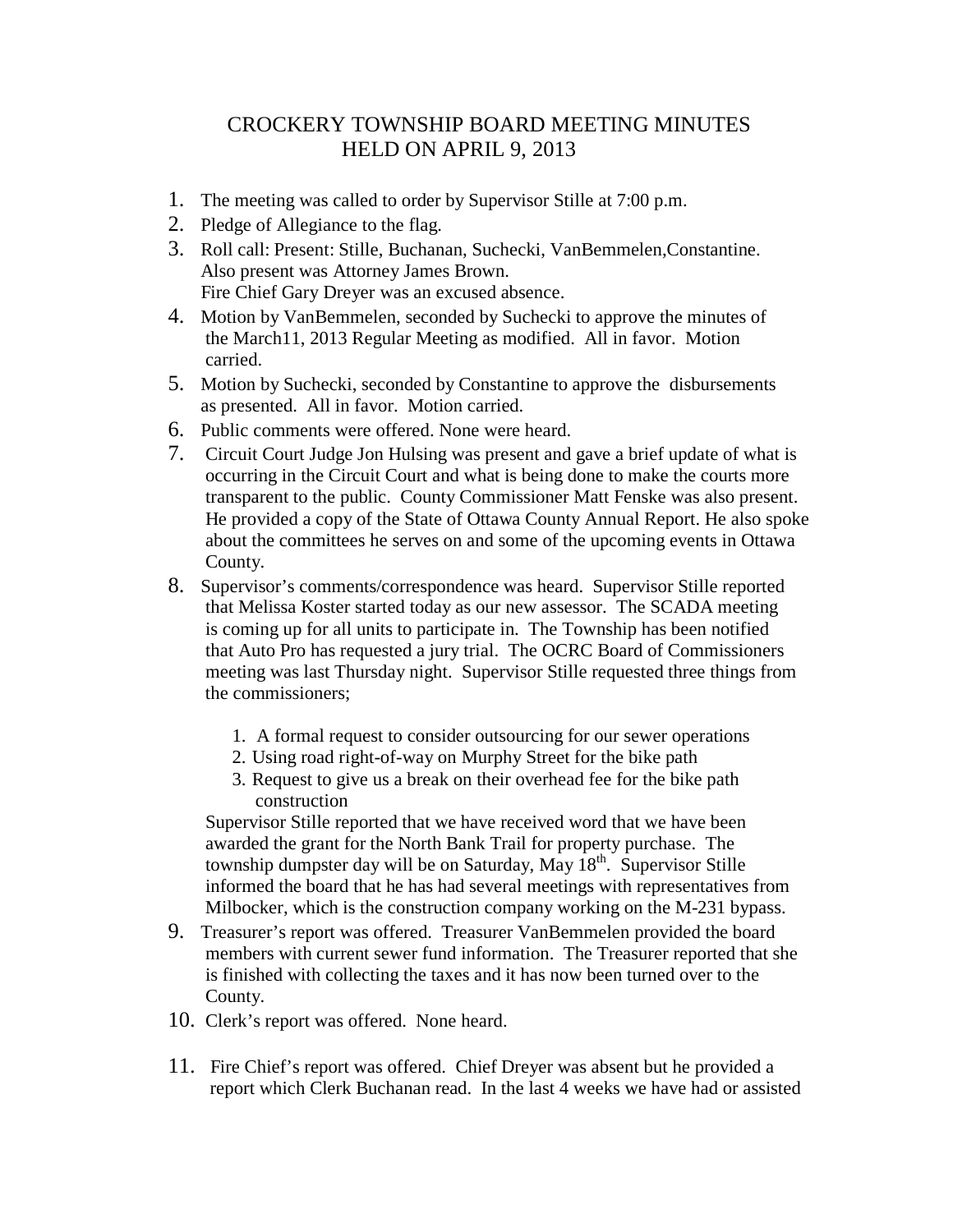at 4 working structure fires. The automatic aid agreements are working well. The last 2 fires in our area were minimal losses with 7 minute response time to both. The Polaris Ranger is on order and should be delivered by the  $20<sup>th</sup>$  of this month and training will begin shortly after. The skid unit order will be finalized this week with a 2-3 week delivery time. The trailer still needs to be ordered. The DNR semi-tractor project is moving along slow as the department is waiting for more information. Chief Dreyer is requesting to bring the dive team up to speed with their training. This would cost a total of \$1,100.00 for 4 personnel over the next 6 months. Chief Dreyer is requesting authorization for the Clerk to sign the ambulance agreement which he distributed to board members at last month's meeting. The department is removing three air packs from service that are in need of repair. The cost to repair the air packs is approximately \$375.00 each. They will be removed from service with the hopes of hearing official confirmation of being awarded the AFG grant which will replace all the departments air packs.

- 12. Motion by VanBemmelen, seconded by Constantine to approve the expenditure to repair 4 SCBA's (airpacks) at a cost of \$375.00 each. All in favor. Motion carried.
- 13. Motion by VanBemmelen, seconded by Buchanan to authorize training for 4 dive team members at a cost of \$1,100.00. All in favor. Motion carried.
- 14. Motion by VanBemmelen, seconded by Suchecki to authorize the Supervisor and Clerk to sign the ambulance agreement. All in favor. Motion carried.
- 15. Motion by Constantine, seconded by Suchecki to approve proceeding with the distribution of responsibilities chart as requested by the Building and Parks Committee for the Riptide ball teams. All in favor. Motion carried.
- 16. Discussion was held regarding a letter received from Josh Rebedew an organizer of the Bikefest on the Grand event at Conestoga Campground.
- 17. Motion by VanBemmelen, seconded by Suchecki to authorize the Township Attorney, acting on behalf of the township, to send a letter to Josh Rebedew, organizer for Bikefest on the Grand event at Conestoga Campground regarding the requirements necessary for the Outdoor Assembly Ordinance. All in favor. Motion carried.
- 18. Discussion was held regarding Milbocker's project on the Mark Boss farm
- 19. Motion by VanBemmelen, seconded by Buchanan to appoint Roy Holmes to f ill out the term of Nancy Schindelbeck on the Planning Commission, and to accept the resignation of Nancy Schindelbeck. All in favor. Motion carried.
- 20. Discussion was held on the Fire Department Personnel Policies and Employee Handbook.
- 21. Motion by VanBemmelen, seconded by Buchanan to table item f until the May meeting to allow Chief Dreyer to give further information. All in favor. Motion carried.
- 22. Discussion was held on the Fire Insurance Withholding Program.
- 23. Motion by VanBemmelen, seconded by Buchanan to authorize Attorney Jim Brown to draft the resolution adopting the Fire Insurance Withholding Program. All in favor. Motion carried.
- 24. Motion by Constantine, seconded by VanBemmelen to approve the purchase of